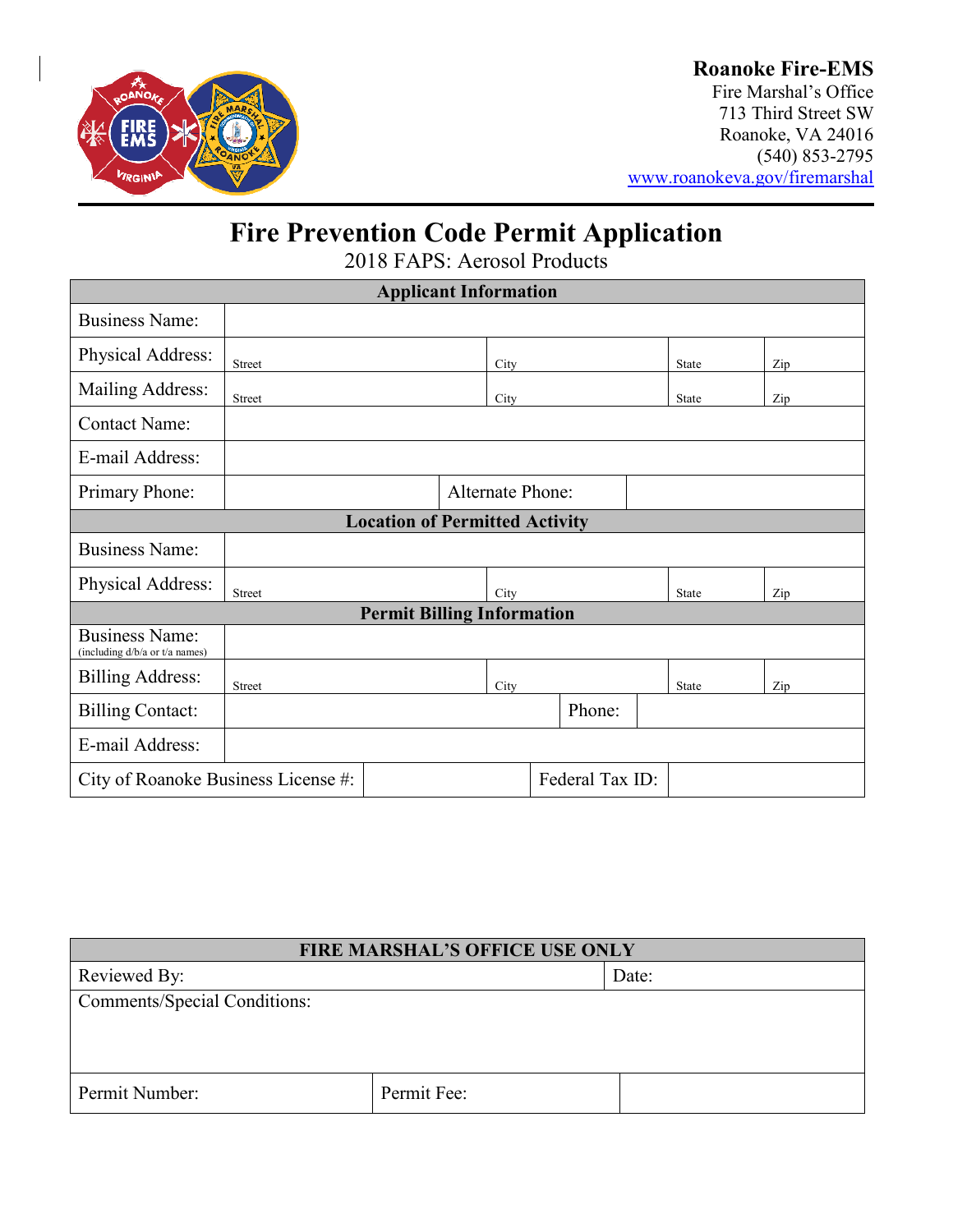## **Application Checklist**

| Review of this permit application requires all of the following to be included:                                                                                                                                                           |  |  |  |
|-------------------------------------------------------------------------------------------------------------------------------------------------------------------------------------------------------------------------------------------|--|--|--|
| Completed Fire Prevention Code Permit Application                                                                                                                                                                                         |  |  |  |
| Site Plan/Floor Plan showing:                                                                                                                                                                                                             |  |  |  |
| 1. Location of ALL Aerosol Products<br>2. List of Quantities on Site<br>3. Location of ALL Fire Extinguishers<br>4. Location of ALL Exits or Openings<br>5. Indicate whether or not the building is equipped with a fire sprinkler system |  |  |  |
| SDS for Aerosol Products                                                                                                                                                                                                                  |  |  |  |
| <b>Emergency Contact Information</b>                                                                                                                                                                                                      |  |  |  |
| Safety Plan                                                                                                                                                                                                                               |  |  |  |
|                                                                                                                                                                                                                                           |  |  |  |
| <b>Circumstances of Application/Description of Work</b>                                                                                                                                                                                   |  |  |  |
|                                                                                                                                                                                                                                           |  |  |  |
|                                                                                                                                                                                                                                           |  |  |  |
|                                                                                                                                                                                                                                           |  |  |  |
|                                                                                                                                                                                                                                           |  |  |  |
|                                                                                                                                                                                                                                           |  |  |  |
|                                                                                                                                                                                                                                           |  |  |  |
|                                                                                                                                                                                                                                           |  |  |  |
|                                                                                                                                                                                                                                           |  |  |  |
|                                                                                                                                                                                                                                           |  |  |  |
|                                                                                                                                                                                                                                           |  |  |  |
|                                                                                                                                                                                                                                           |  |  |  |
|                                                                                                                                                                                                                                           |  |  |  |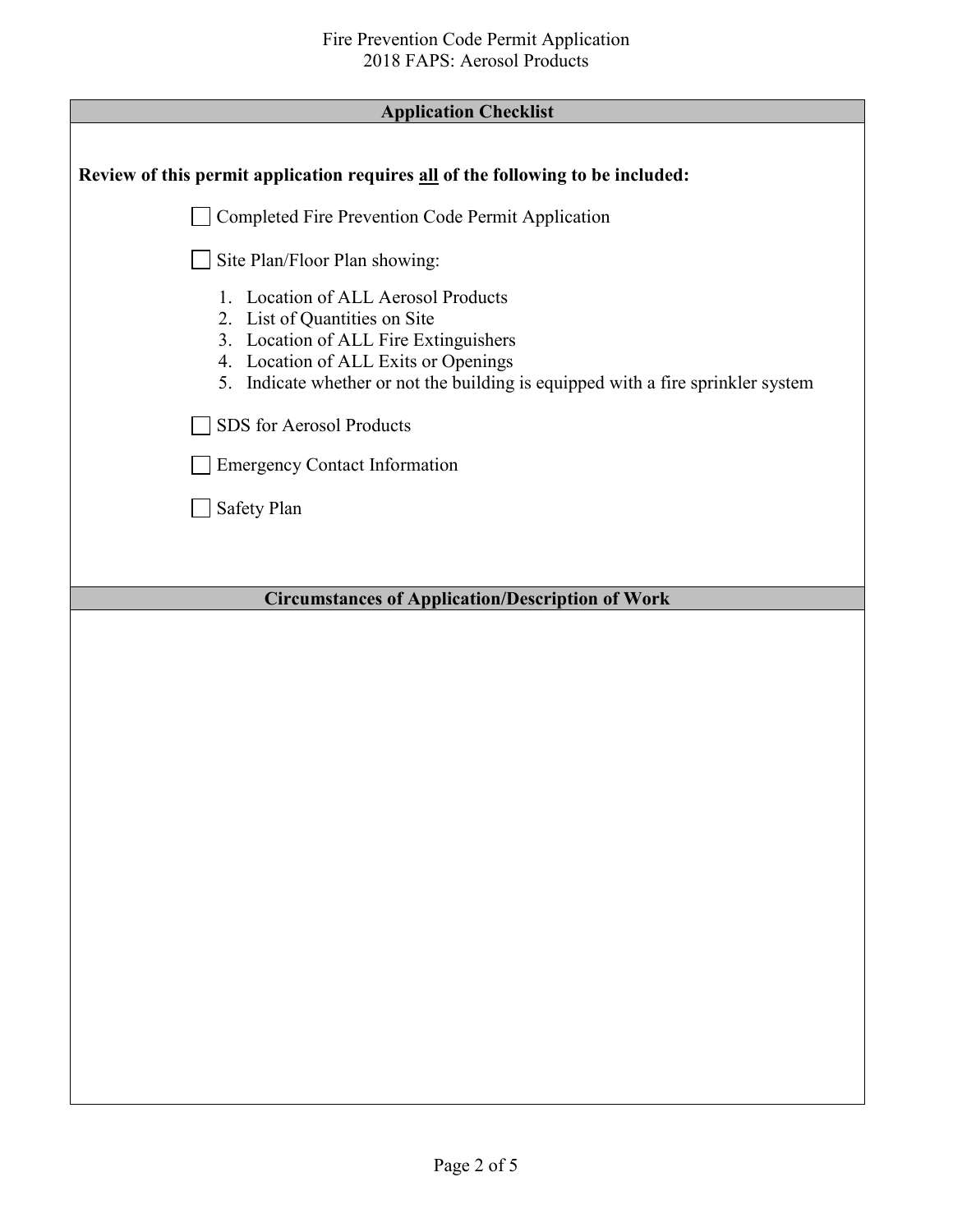### **Permit General Conditions and Acknowledgements**

The Applicant is required to review the following provisions of the Statewide Fire Prevention Code and its referenced standards. After reviewing each provision, the Applicant must initial each item to acknowledge their review and agreement to comply with the requirement. If the requirement is not applicable to the application, the Applicant is to write N/A in place of their initials.

- Metal aerosol containers shall be limited of a maximum size of 33.8 fluid ounces. Plastic aerosol containers shall be limited to a maximum 4 fluid ounces except as provided in Section 5104.1.1. Glass aerosol containers shall be limited to a maximum of 4 fluid ounces.
- Aerosol products shall be classified as Level 1, 2 or 3 in accordance with Table 5103.1 and NFPA 30B. Aerosol products in cartons that are not identified in accordance with this section shall be classified as Level 3.
- Cartons or outer packaging containing aerosol products in metal containers or glass and plastic containers 4 fluid ounces (118ml) or less shall be clearly marked as follows: LEVEL\_\_\_\_\_\_\_\_\_\_AEROSOLS
- Cartons or outer packaging containing aerosol cooking spray products in metal containers shall be clearly marked as follows:

AEROSOL COOKING SPRAY

- Cartons or outer packaging containing aerosol products in plastic containers greater than 4 fluid ounces (118 ml) shall be clearly marked as follows: PLASTIC AEROSOL 1 (or X)
- Storage of aerosol products in occupancies in Groups A, B, E, F, I and R shall be maintained in accordance with the applicable building code.
- Aerosol storage in general purpose warehouses utilized only for warehousing-type operation involving mixed commodities shall be maintained in accordance to with the applicable building code.
- $\sim$  Solid, pile, palletized, or rack storage of aerosol cooking spray products in general purpose warehouse shall not be more than 2,500 pounds net weight, unless protected in accordance with NFPA 30B or otherwise specified by the applicable building code.
- Where required, fire protection for the display and merchandising or aerosols in double-row racks shall be maintained in accordance with the applicable building code.
- Aerosol products in retail display areas shall not exceed the quantities needed for display and normal merchandising and shall not exceed quantities in the applicable building code.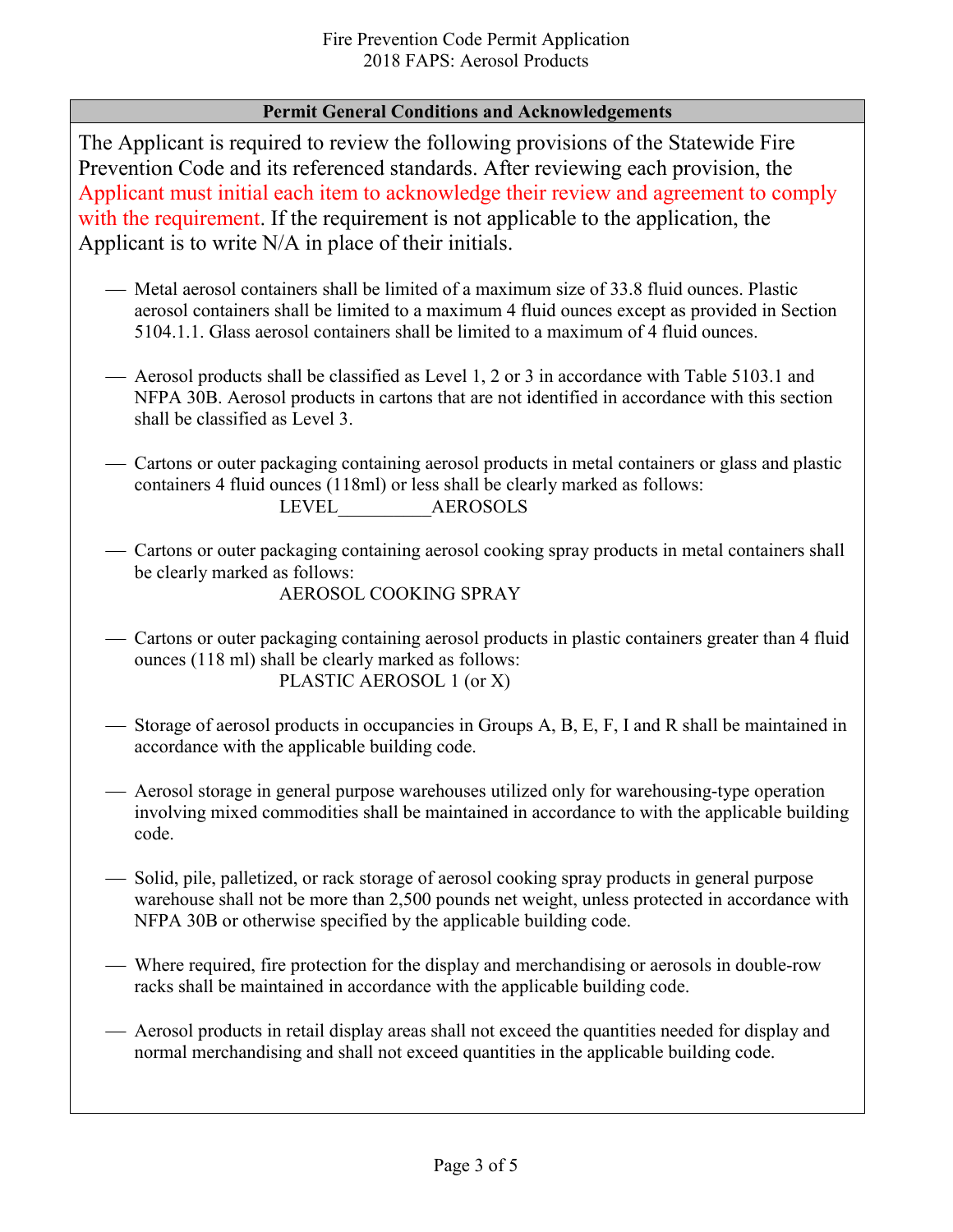### Fire Prevention Code Permit Application 2018 FAPS: Aerosol Products

#### **Permit Certification**

By my signature below, I hereby certify that I have read and examined this application and that all of the information contained therein is true and correct. Furthermore, I certify that the proposed operations will fully comply with the requirements contained in The Virginia Statewide Fire Prevention Code and any other related laws and /or Codes. I agree to indemnify, save harmless, and defend the City of Roanoke, its agents and employees, from all claims, damages, costs, expenses, and charges, including attorney's fees, which arise out of or by reason of these operations.

I acknowledge that if a permit is issued based on this application, it shall only be valid with in the building, facility, and/or location listed on this application for the specific date(s) and time(s) for which it is issued.

I acknowledge that approval of this application does not constitute permit issuance. Permit issuance does not occur until the completion of an on-site inspection by the Roanoke Fire Marshal's Office.

I acknowledge and understand that any violations of the Virginia Statewide Fire Prevention Code and/or the requirements of this permit may result in immediate permit suspension or revocation.

I agree to indemnify, save harmless, and defend the City of Roanoke, Virginia and its agents and employees from all claims, damages, costs, expenses, and charges, including attorney's fees, which arise out of or by reason of the activities associated with this permit.

| Name:             |       |  |
|-------------------|-------|--|
| <b>Signature:</b> | Date: |  |